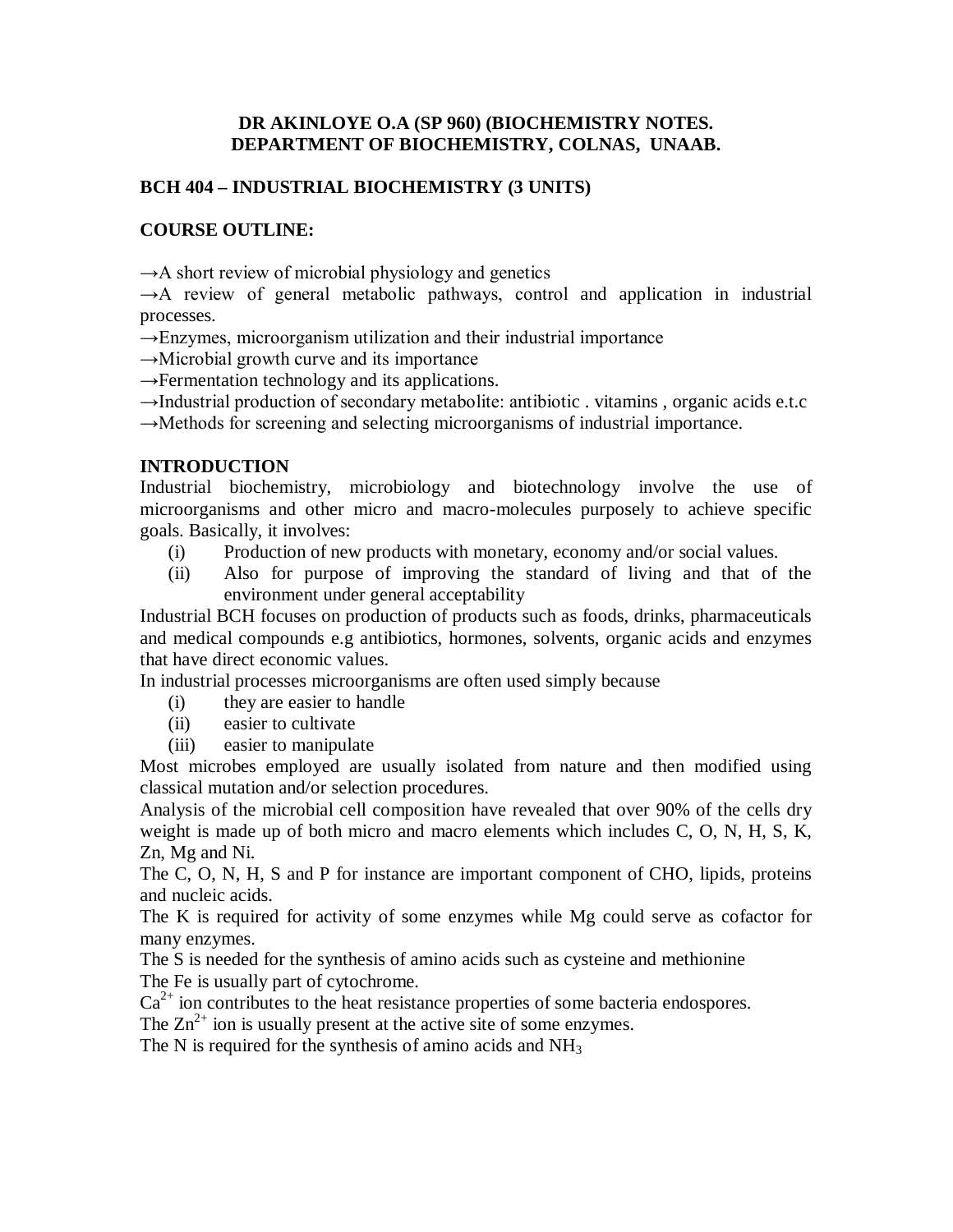Apart form these elements, microorganisms also required other source(s) for growth, in order reflect some special nature of their morphology.

Other compounds such as vitamins are also utilized by microbes. For instance, biotin is necessary for carboxylation of one carbon metabolism in *Leuconostoc mesenteroides* while folic acid which is for transfer of acyl group is required by *Lactobacillus casei.* More so, thiamine (vit. B1) is involved in the transfer of aldehyde group in *Onchomonas mellamensis* while pantothenic acid serves as precursor of CoA in paramecium species.

# **ENZYMES AND MICROORGANISMS UTILIZATION IN THE INDUSTRY**

It should be noted that industrial pracises are often confidential and information from any publication with regard to any industrial processes may be scarce or negligible. However, enzyme preparation of suitable purity and cost can be chosen in such a favorable case so as to achieve the desired chemical conversion without formation of toxic or dangerous or deleterious side products. This is often obtained by putting factors such as temperature, pH as well as activator(s) and/or inhibitor(s) at the right level and range.

Enzymes have been known to excel in their ability to alter chemical components of foodstuffs. For instance, the protein, fat and cellulose presence in food are ready made substrate for protease, lipases and cellulase respectively. Furthermore, most natural products have been known to be biodegradable due to the action of enzymes inherent in environmental microorganisms. Thus, production of substances of good economic, social and commercial values in the industrial processes have been made possible by combining the right organism and inexpensive substrate (like some waste product e.g mollases, sawdust) and proper environment for both the enzyme and organisms involved in the industrial process. For instance, in fermentation, transformation of organic raw materials (substrate) by microorganism is usually carried out in a controlled favorable environment (created by fermentor) in order to form desired end product(s).

# CHOICE OF ENZYME AND ITS CONTROL

Substantial biochemical efforts are needed in order to understand the choice of enzyme in the context of the process or products desired. This required fundamental research efforts into classical parameters of enzyme kinetics under working condition such as pH and temperature optimum,  $K_m$ ,  $V_{max}$ , presence or absence of inhibitor(s) and/or activator. Also, the structure and nature of enzyme in relation to its mode of catalytic functions needs to be understood. In addition, in most cases, before an enzyme is added or used in food or food related processes, its level of toxicity is normally assessed

It should be noted that the task of regulatory machinery is a bit complex and the pathway must be regulated and co-coordinated effectively such that all the cell components and other required materials would be present in precisely or relatively correct amount.

Furthermore, a microbial cell is expected to respond to the environmental changes by using the nutrients present at a particular moment. It therefore meant that it must possess ability to synthesis as well as alter biosynthetic activity in response to changes in nutrient availability.

Note that regulation is necessary for the cell to

- (i) conserve microbial energy and materials
- (ii) maintain metabolic balance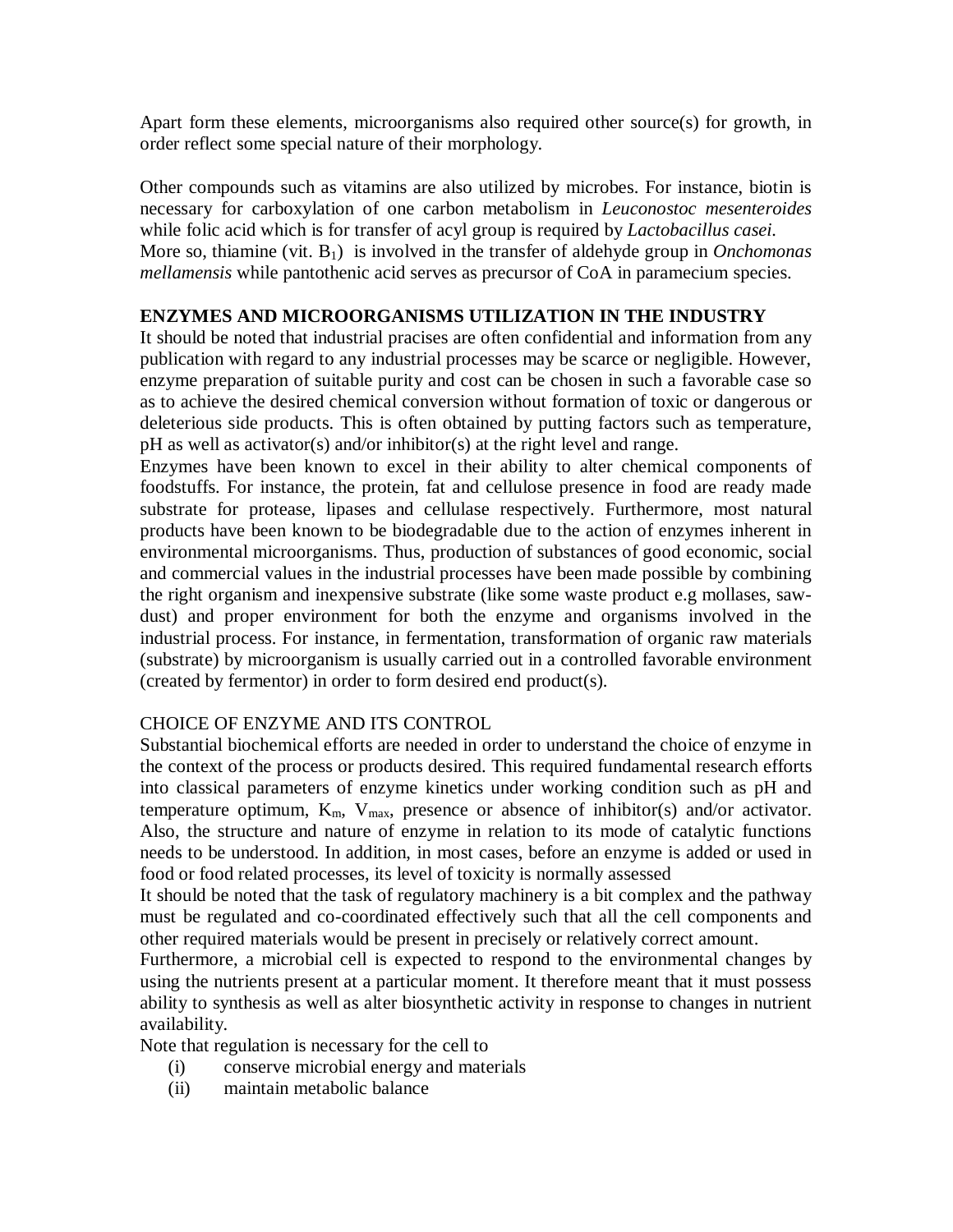- (iii) prevent over/under production of materials
- (iv) save cost
- (v) avoid production of toxic substances. e.t.c

For instance, if a particular energy source is unavailable, the enzyme required for its use(s) are not needed and further synthesis of such is a waste of C, N and energy. Similarly, it will be extremely wasteful for microorganism to synthesize the enzyme required to manufacture a certain product if that product(s) were already present in adequate amount.

Note that there are at least three (3) means of controlling or regulating enzymes of industrial importance thus:

- (i) feedback inhibition
- (ii) covalent modification
- (iii) allosteric control or regulation

Feedback inhibition: This is a process whereby a reaction pathway is inhibited by the final product. It usually involves inhibition of the enzyme catalyzing the first or earlier part of the pathway. OR

A process whereby the end product control the metabolic flux by inhibiting one or more of the enzyme catalyzing the first reaction of the pathway.

There exist at least four (4) types of feedback inhibition namely:

- (i) sequential feedback inhibition
- (ii) concerted feedback inhibition
- (iii) cumulative feedback inhibition and
- (iv) synergistic feedback inhibition

# (**REFER TO BCH 405 i.e REGULATION OF METABOLIC PATHWAYS for more details.**

The principal uses of enzymes in industries involves among others:

- -for alcoholic beverages production
- for bread making
- -for cheese making
- for meat tenderizing
- as sweetners
- for clarification of beer, wine and fruit juice
- for production of detergent

- for medical application e.g use of trypsin as an anti-inflammatory agent and wound cleanser; streptokinase from *streptococcus haemolyticus* is used to relief peripheral thrombosis.

The summary of some enzymes with their corresponding industrial applications is given below:

| <b>INDUSTRIES</b> | <b>ENZYMES</b>      | <b>USES</b>         |
|-------------------|---------------------|---------------------|
| <b>Baking</b>     | fungal protease     | soften dough        |
|                   | Fungal x-amylase    | general improvement |
|                   | Lipoxidase          | whitens bread       |
| Brewing           | bacterial x-amylase | liquefaction cereal |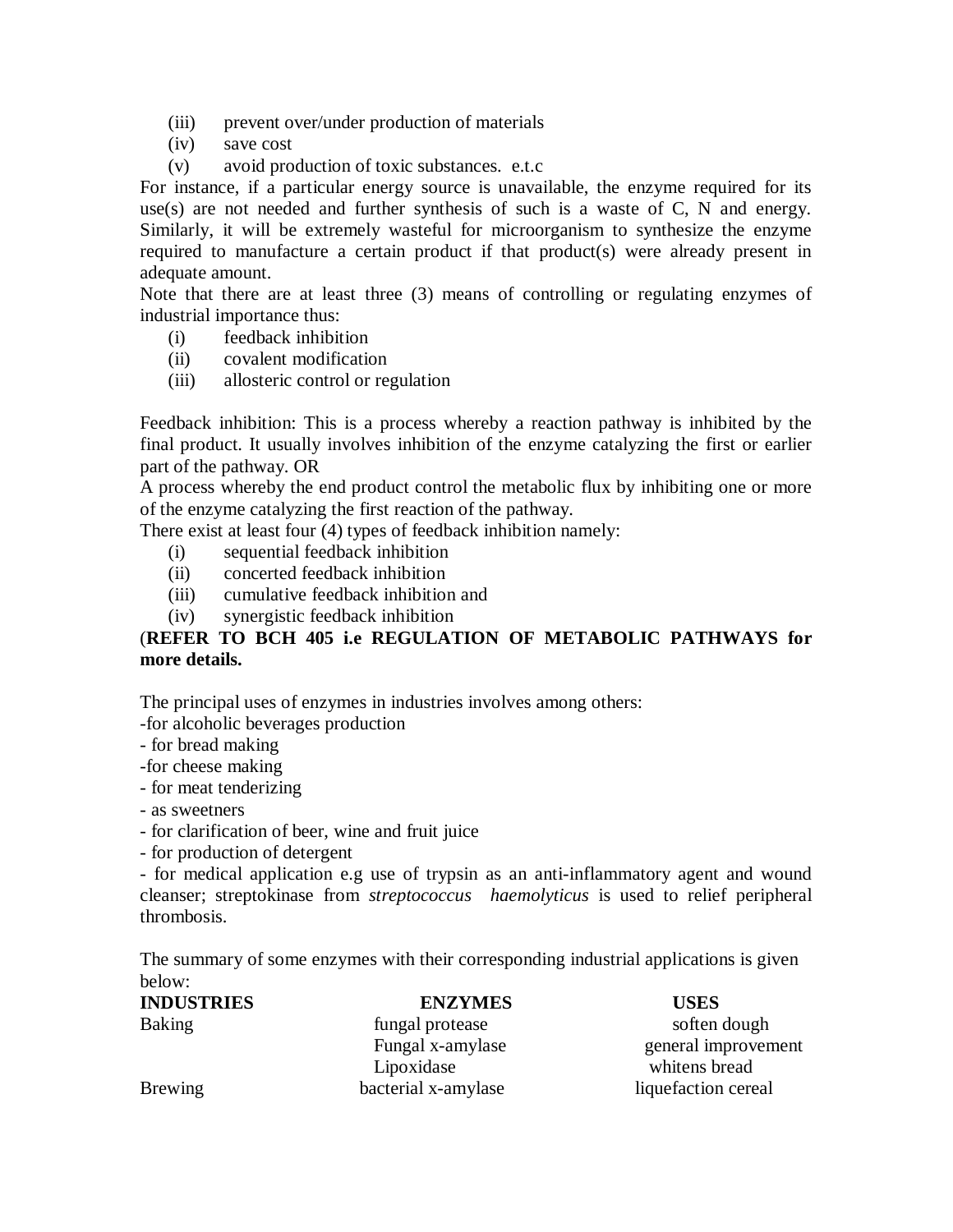|               | Bacterial protease      | adjuncts                             |
|---------------|-------------------------|--------------------------------------|
|               | Fungal amyloglucosidase | removal of dextran from wort or beer |
|               | Papain                  | chill haze stability                 |
|               | b-glucanase             | lowers viscocity of wort or beer     |
| <b>Syrups</b> | bacterial x-amylase     | solbilise starch at high temperature |
|               | Fungal amyloglucosidase | to complete the conversion of starch |
|               | Inveetase               | to convert sucrose to invert sugar   |
| Cheese        | rennin                  | curds milk by precipitation          |
|               | Catalase                | removes H202 from milk               |
| Ice cream     | lactose                 | to remove crystallised lactose       |
| Fruit         | pectinase               | general improvement                  |
| Vegetable     | cellulose               | softening and flavour promotion      |
| Egg           | glucose oxidase         | removes glucose.                     |
| Meat          | papain                  | tenderization                        |
| Textile       | bacterial x-amylase     | desizing                             |
| Paper         | bacterial x-amylase     | dextran adhesive                     |
| Laundering    | bacterial proteases     | protein stain removal                |
| Medical       | various uses            |                                      |
|               |                         |                                      |

# **BACTERIAL GROWTH CURVE**

Since industrial processes involved the use of microbes,, it is important to have idea of the nature of their growth pattern in order to know when and how best to cultivate, manipulate and handle them for the required process.

In the laboratory for instance, under favorable conditions, a growing bacterial population is usually double at regular interval. Also note that the growth is usually by geometric progression i.e 1, 2, 4, 8, 16 e.t. c

This type of growth is called exponential growth and in most cases, it is only part of bacteria life cycle and not total representation of the normal pattern of bacterial nature. When a fresh medium is inoculated with a given number of bacteria cells and the population growth is monitored over a given period of time. The plot of logarithm of viable cells/ml against time (hrs) could be represented as shown below:

There are four (4) characteristic phases of the growth curve namely:

- (i) Lag phase
- (ii) Exponential phase
- (iii) Stationary phase
- (iv) Death phase

LAG PHASE: Immediately after inoculation of the cells into fresh medium, the population remain temporarily unchanged. Although, there is no apparent cell division occurring, however, the cells may be growing in volume or mass, synthesing enzymes, proteins, RNAs e.t.c. This will bring about increase in metabolic activities. Note that the length or period of lag phase depends on some factors such as :

(i) the size of the inoculums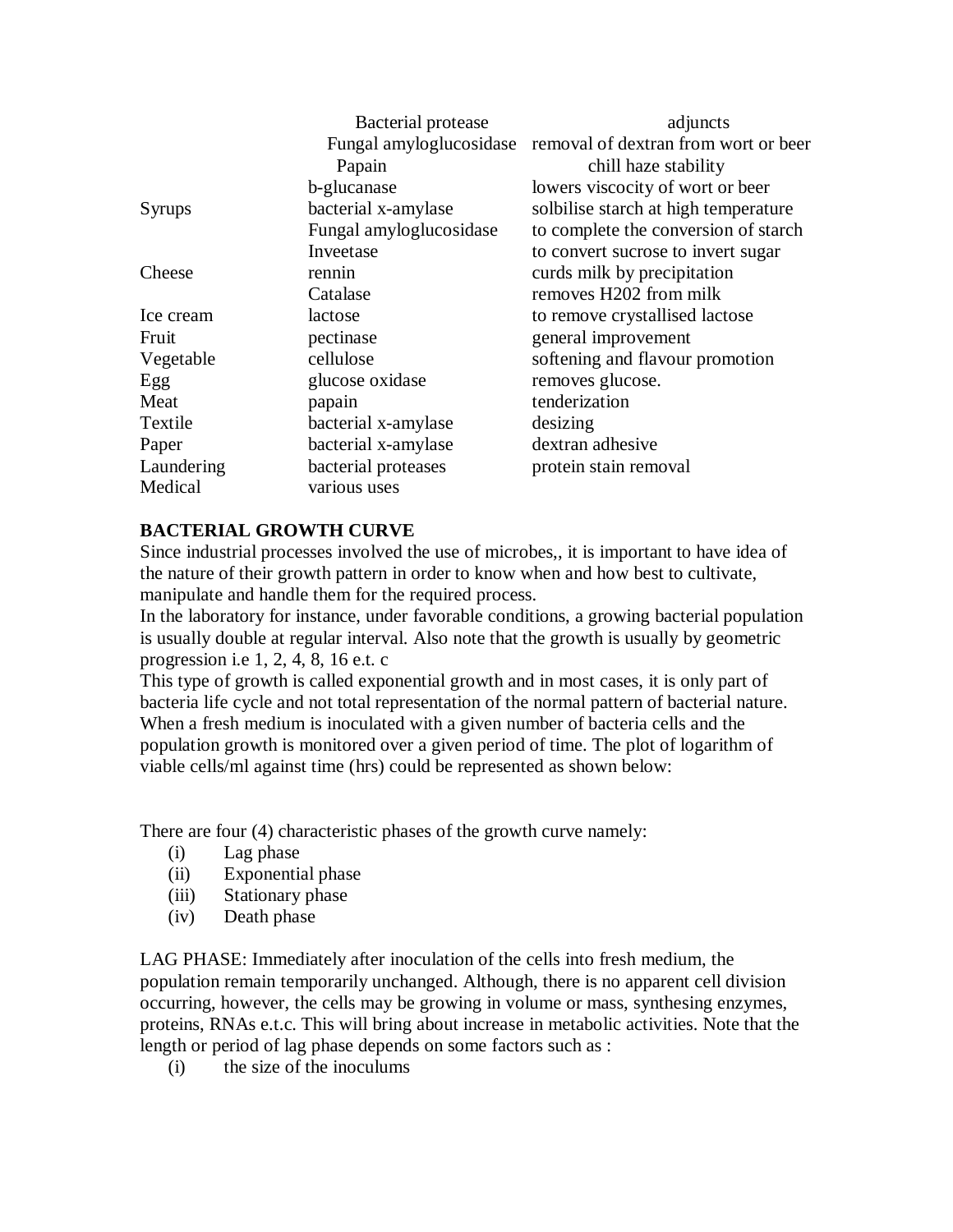- (ii) the time necessary for the cell to recover from physical damage or shock during transfer
- (iii) the time required for the synthesis of essential co-enzymes or division factors
- (iv) the time required for the synthesis of inducible enzymes that are necessary to metabolize the substrate presence in the medium.

EXPONETIAL (LOG) PHASE: This is the portion of the bacteria growth curve that demonstrates a pattern of balanced growth wherein all cells are dividing regularly by binary fission and are grown by geometric progression. The cells divide at a constant rate depending on :

- (i) the composition of the growth medium
- (ii) the condition of inoculation

The rate of exponential growth of a bacterial culture is expressed as Generation time (G) which is defined as the time (t) per generation and given by the expression:

 $G= t/n$ 

Where n is the number of generation and is equal to  $(n=3.3 \log b/B)$ .

Where  $t = time$  interval in hrs or mins

 $B =$  number of bacteria at the beginning of a time interval

 $b =$  number of bacteria at the end of time interval

 $G =$  number of generation (number of times the cell population doubles during the time interval)

STATIONARY PHASE: Since exponential growth curve cannot continue forever, the population growth is therefore limited by at least three (3) factors namely:

- (i) availability of essential nutrients
- (ii) accumulation of inhibitory metabolite or end product
- (iii) lack of biological space

It should be noted that it is during the stationary phase of the growth curve

- (i) that the bacteria produces secondary metabolites such as antibodies
- (ii) that the spore forming bacteria induces or unmasks the activities of several genes that may be involved in other metabolic processes.

DEATH PHASE; If incubation continues after the population reaches stationary phase, a death phase is bound to follow during which the viable cells population declines. This usually comes into play since there would not be enough biological space and the nutrients available will not be sufficient for the existing/viable cells.

Note that the generation time for bacteria varies from about 12 minutes to 24 hrs or more depending on the :

- (i) culture medium
- (ii) temperature
- (iii) pH
- (iv) Microorganism itself.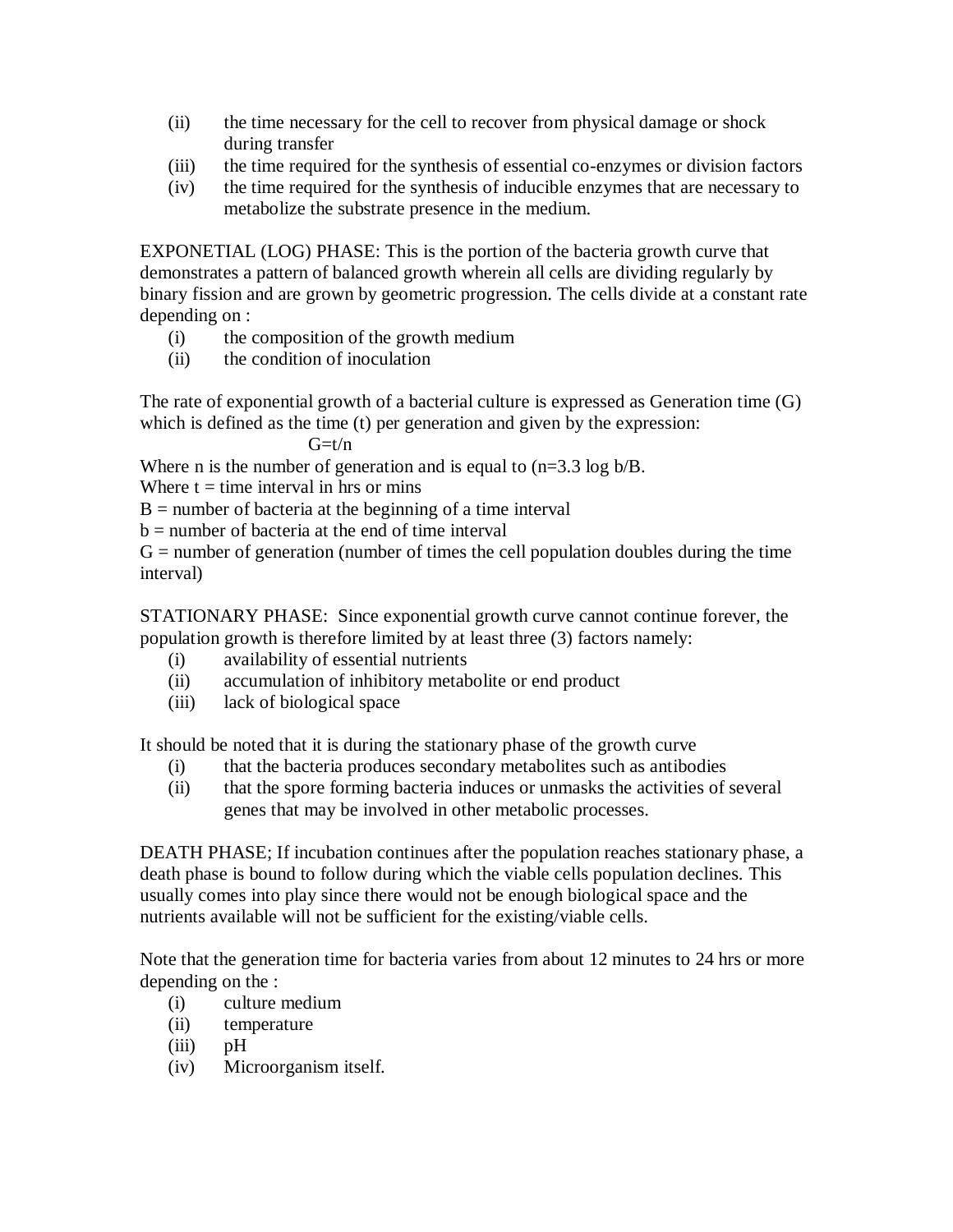The generation time for some bacteria under optimum condition s is given below:

| <b>BACTERIUM</b>     | <b>MEDIUM</b> | <b>GENERATION TIME</b> |
|----------------------|---------------|------------------------|
| Escherichia coli     | glucose-salts | 17 minutes             |
| Streptococcus lactis | milk          | 26 minutes             |
| Bacillus megaterium  | sucrose-salt  | 25 minutes             |
| Streptococcus lactis | lactose broth | 48 minutes             |
| Rhizodium paponicum  | mannitol-salt | 344 minutes            |
| Treponema pallidum   | rabbit testis | 1980 minutes           |

The importance of these phases is that it will enables one to have ideas as to the appropriate time to culture, harvest and manipulate the microorganism concern in relation to the desired enzyme(s) and/or other product(s).

#### ILLUSTRATION

What is the generation time of bacteria population that increases from10,000 cells to 10,000,000 in four hours of growth?

Solution: Since  $n = 3.3 \log b/B$ Then  $n = 3.3 \log 10,000,000/10,000$ Therefore  $n = 3.3 \log 1000$ Thus,  $n = 3.3x3$  $= 9.9$ Therefore  $G = 4/9.9$  $= 0.404$  hrs = **24.24 minutes**

## **CONTROL OF MICROBIAL GROWTH**

The control of microbial growth could be effected basically by the use of either

- (i) chemical agents or
- (ii) physical agents

And this could involve the use of inhibitory agents or by physical killing agents.

Agents that kill cells are called 'cidal'agents while those that inhibits growth of cell without killing the are called 'static' agents.

#### **Definition of terms:**

**Sterilization:** This is the process by which living cells, viable spores and viruses are either destroy or remove from an object or habitat in such a way that the object will be totally free from any form of viable microorganism. Chemical agents used to sterilization are called sterilant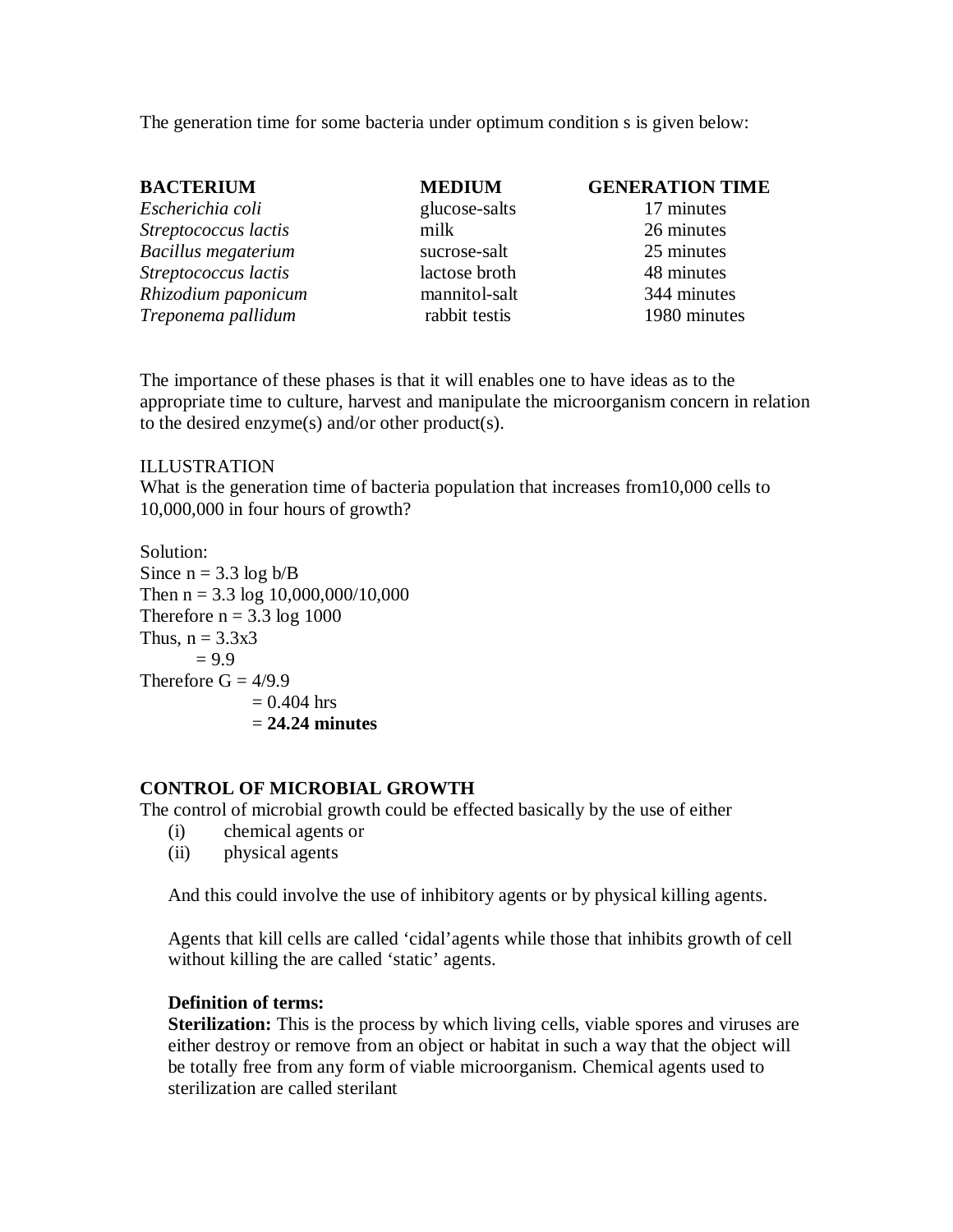**Disinfection:** This is the killing, inhibition or removal of micro-organism that may cause disease and the chemical agent used for that are called disinfectant. Note that a disinfectant does not necessarily sterilize an object because

- (i) viable spores and a few micro-organisms may remain and
- (ii) disinfectants are normally used on inanimate objects

 **Antiseptics:** These are chemical agents commonly applied to tissues to prevent infection by killing or inhibiting the growth of such pathogen. Antiseptics are generally not as toxic as disinfectants since they do not, in most cases, destroy the host tissues.

Physical methods of control includes among others;

- (i) application of heat
- (ii) low temperature (refrigeration and/or freezing
- (iii) filtration
- (iv) Radiation.

**Application of heat**: Use of moist or dry heat has been known to be able to kill viruses, bacteria and fungi. Exposure to boiling water for about 10 minutes is enough to destroy vegetative cells but may not be high enough to destroy bacteria endospores. Most food processing industries used to combine the two methods of moist and dry heat applications in order to eliminate completely the risk of contamination.

Dry heat has the advantages in the it can be used to sterilize compounds like powder and oil. Also, it can be used to on glass ware and metal without corrosion.

## Refrigeration and/or freezing

Low temperature is only good for short term storage of food and other items since it only slows down microbial growth. However, freezing at about  $20^{\circ}$ C or lower would stop microbial growth completely. Thus, freezing is a very good method for long term storage, if properly carried out.

Filtration: This is an excellent way of reducing microbial population especially in solution of heat sensitive materials. Two types are known namely:

- (i) Depth filter which consist of fibrous or granular materials.
- (ii) Membranes filter which consist of porous membrane made of cellulose acetate, cellulose nitrate or other synthetic materials. It is commonly use for oil, antibiotics and other heat sensitive materials or solutions.

Radiation: These are of two types:

- (i) Ultra-violent which is used in only a few specific situations because it burn skin and could damage the eye. Though, commercial UV unit is often used in water purification
- (ii) Ionizing radiation which could penetrate and sterilize subjects by destroying the cell nature be it the endospore or the vegetative cells. Gamma radiation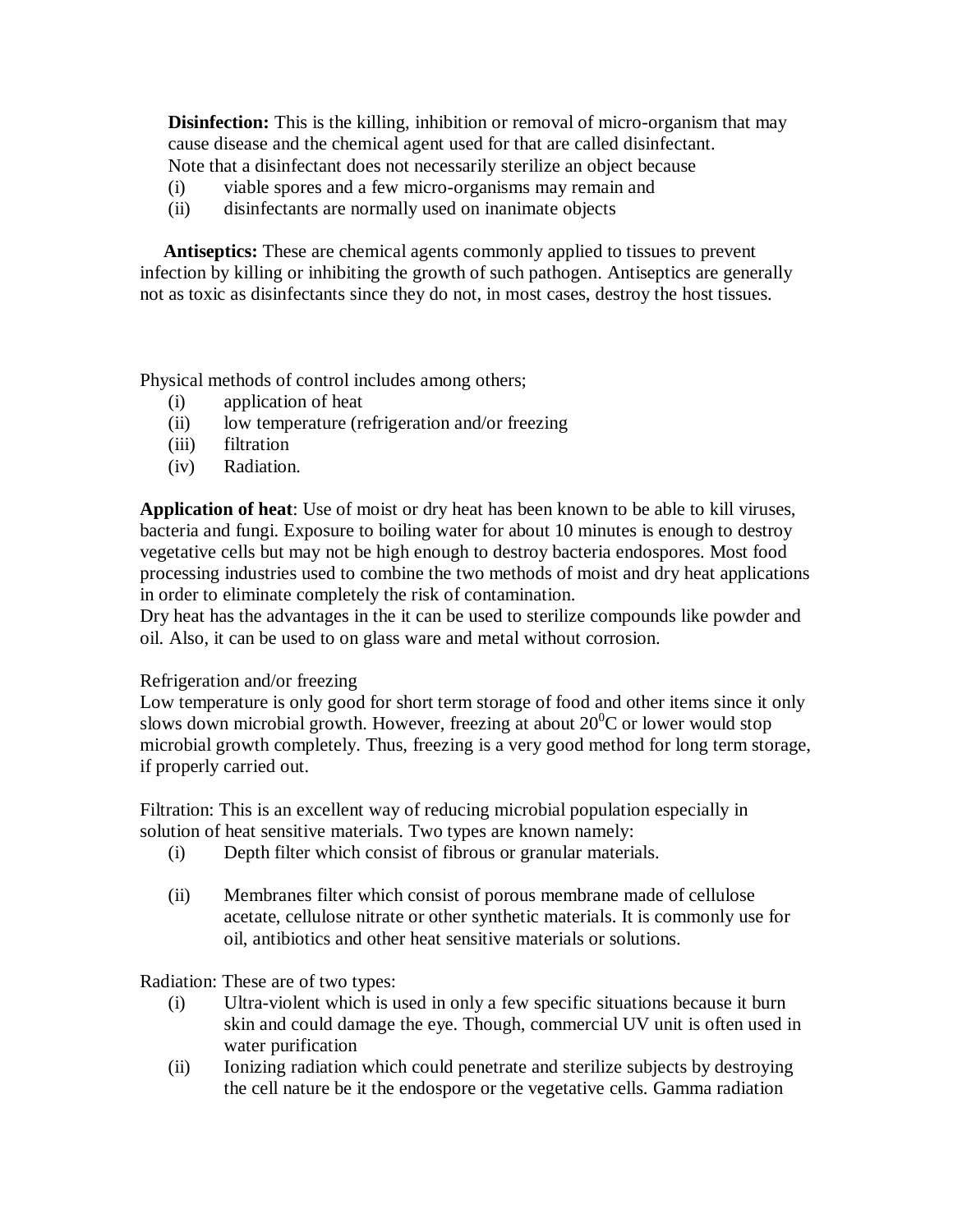from cobalt-60 source is used in cold sterilization of antibiotics, hormones and plastic disposable substances such as syringes.

#### USE OF CHEMICAL AGENTS

Although, chemicals agent meant to be used should be toxic to the pathogen, it should not be toxic to the people. Effective and continuous use of some chemical agents has led to frequency of antibiotic resistance in some cases. Examples of chemical often used are phenolics and hexachlorophene. Some of these agents act by denaturing proteins. However, they have disadvantages in having offensive odor and in being able to cause skin irritation and brain damage.

The summary of some chemicals often used in controlling microbial growth is given below:

| <b>CHEMICAL</b>   | <b>ACTIONS</b>                                                   | <b>USES</b>                      |
|-------------------|------------------------------------------------------------------|----------------------------------|
| Ethanol           | dentures protein and solubilise lipids                           | antiseptic used on skin          |
| Isopropanol       | denatures protein and solubilise lipids antiseptics used on skin |                                  |
| Formaldehyde      | reacts with -NH2, -SH groups                                     | disinfectant, kills endospore    |
| Chlorine gas      | oxidizing agent                                                  | disinfect drinking water         |
| HgCl <sub>2</sub> | inactivate protein                                               | disinfectant on skin             |
| $NH4$ compd       | disrupts cell membrane                                           | skin antiseptics                 |
| Ethylene oxide    | alkylating agent                                                 | disinfectant on rubber/plastics. |

Commonly used preservatives are also summarized below:

#### **PRESERVATIVES CONCENTRATION USES**

Propionic acid 0.32% antifugal agent in bread, cake

Sorbic acid 0.2% antifugal agent in syrup, cheese Benzoic acid 0.1% antifugal in margarine, relishes Lactic acid 0.1-10% antimicrobial in yoghurt Sulfur dioxide 200-300ppm antimicrobial in dried fruits Sodium nitrite 200 ppm antimicrobial in meat and fish Sodium chloride unknown prevents spoilage of fish, meat Wood smoke unknown prevents spoilage of fish, meat.

#### **COMMONLY USED CHEMOTHERAPEUTIC AGENTS**

#### **CHEMICAL CLASS EXAMPLE MODE OF ACTION**

Aminoglycosidase streptomyces inhibits translation Macrolides erythromycin inhibits translation Rifamycins rifampicin inhibits transcription Tetracyclines tetracycline inhibits translation Chloramphenicol chloramphenicol inhibits translation.

B-lactams penicillin, cephalothin inhibits cell wall synthesis Clavulanic acid clavamox, amoxicillin inhibits betalactomases Monobactams aztreonam inhibits cell wall synthesis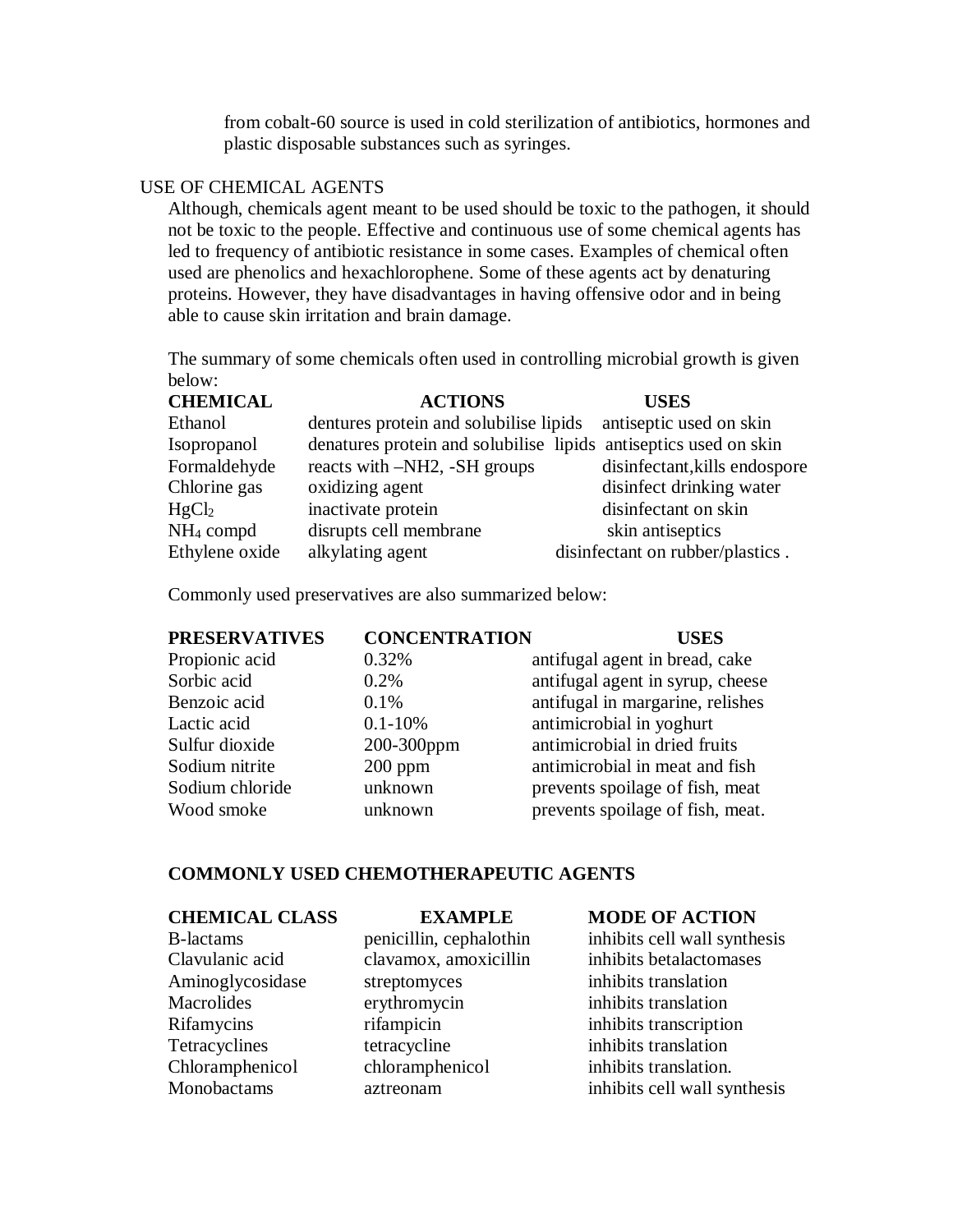## **FERMENTATION AND ITS INDUSTRIAL APPLICATIONS**

Fermentation is a metabolic process in which energy is derived from partial oxidation of an organic compound using immediate as electron donors or electron acceptors. It occur by substrate level phosphorylation in which the substrate is oxidized and ATP is form directly from the reaction. A typical example is the conversion of glucose to two molecules of lactate which is accompanied with the production of two mole of ATP

Glucose $\rightarrow$ 2 pyruvate $\rightarrow$ 2 lactate (resultant 2ATP is produced).

Note that abundant and renewable sources of fermentable carbohydrate are plant starch, cellulose from agricultural wastes; molasses from sugar and whey fro cheese manufacturing industries.

Processes of fermentation take place in a Fermentor or Bioreactor.

A fermentor is described as a vessel designed to carry out fermentation processes under biological controlled conditions. It is designed to maximize yield. It is operated under aseptic condition with adequate agitation and regular or appropriate supply of nutrients. It has pH and temperature control units or system with drain or over-flow facilities

A fermentor has adequate mass transfer and work best in sterile environment. It has gentle heat transfer with optimum mixing with low and uniform shears. The diagram of a typical fermentor is shown below.

Classification of bioreactor could be based on a number of criteria among which are:

- (i) type and form of biocatalyst e.g free cells in submerged
- (ii) configuration of the bioreactor such as the tank height, diameter as well as the column size.
- (iii) The nature of energy input required i.e in form of liquid, gaseous or combined
- (iv) Hydrodynamics i.e perfect mixing or partial mixing or no-mixing al all.
- (v) The mode of operation which could be in form of batch or continuous or feedbatch mode of operation.

# **TYPES OF BIOREACTOR/FERMENTOR**

- (i) STIRRED TANK BIOREACTOR (STB): This is used industrially for production of human therapeutic proteins e.g tissue plasmogen activator and usually made of stainless steel constructed with a working volume of about 2000-5000 litres.
- (ii) AIR LIFT BIOREACTOR (ALB): It is similar to STB, but in term of dimension is usually longer than STB and it has a kind of bullet shape, thus, uses air sparked at the bottom as a mixing device.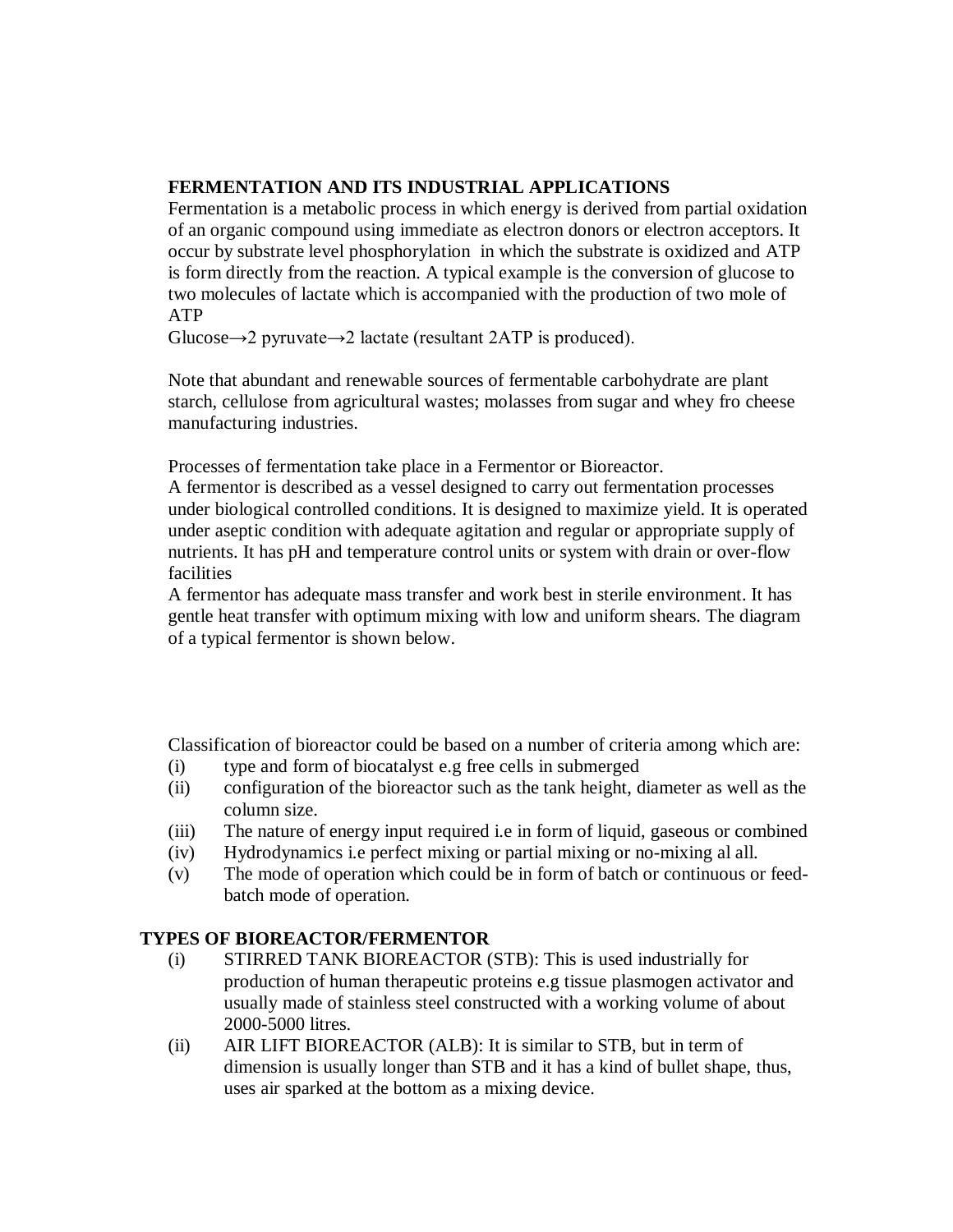- (iii) FLUIDIZED BED BIOREACTOR (FBB): This is often a plastic bioreactor used in industrial up-stream processes on cells that are fixed in a compartment or media which is constantly pumped into the bioreactor, while the product is also constantly withdrawn and pulled for down-stream process.
- (iv) HOLLOW-FIRBRE BIOREACTOR: In this case, the cells are grown inside hollow-fibre or tubes and media is pumped either through the hollow fibre and the product is constantly withdraswn and pulled for down-stream processing
- (v) PACKED CELL BIOREACTOR (PCB):This is commonly used with attached biofilms especially in waste water engineering. It involved packing of immobilized bio-catalyst in a column after which it is fed with nutrients be it from top or below. However, one of the disadvantage is the change in flow characteristics that could be observed as a result of alteration in bed porosity during operation.

# **SELECTION OF BIOREACTOR**

The preliminary choice of a bioreactor depends on a number of factors which includes:

- (i) physiological state of the cell
- (ii) sterility
- (iii) value or desired product
- (iv) culture and culture medium metabolic state
- (v) product formation kinetics
- (vi) processing method i.e if it is batch, fed-batch or continuous method
- (vii) reaction and processing area or application
- (viii) bubbles dispersion and foam control
- (ix) biological i.e substrate dosage and energy dissipation.

# **SOME UNIQUE ASPECTS OF BIOLOGICAL PROCESSESS IN A BIOREACTOR**

It should be noted that certain substances such as inhibitors, effector molecules, precursors and metabolic product(s) could influence the rate and mechanism of reaction as well as intracellular regulations taking place in the bioreactor

Also, some microorganism can metabolized unconventional or even contaminated raw materials to yield useful products.

Microorganisms can adapt the structure and activity of their enzymes to the process condition(s), thereby making the selectivity and productivity change. In some cases mutation could set in especially under sub-optimal biological conditions.

Furthermore, cell growth, the structure of intracellular enzyme and product formation depend not only on the nutritional needs of the cell but also on the maintenance of optimum biological condition within narrow limits.

Finally, it should be noted that microorganisms are frequently sensitive to strong shear stress, thermal and chemical influences.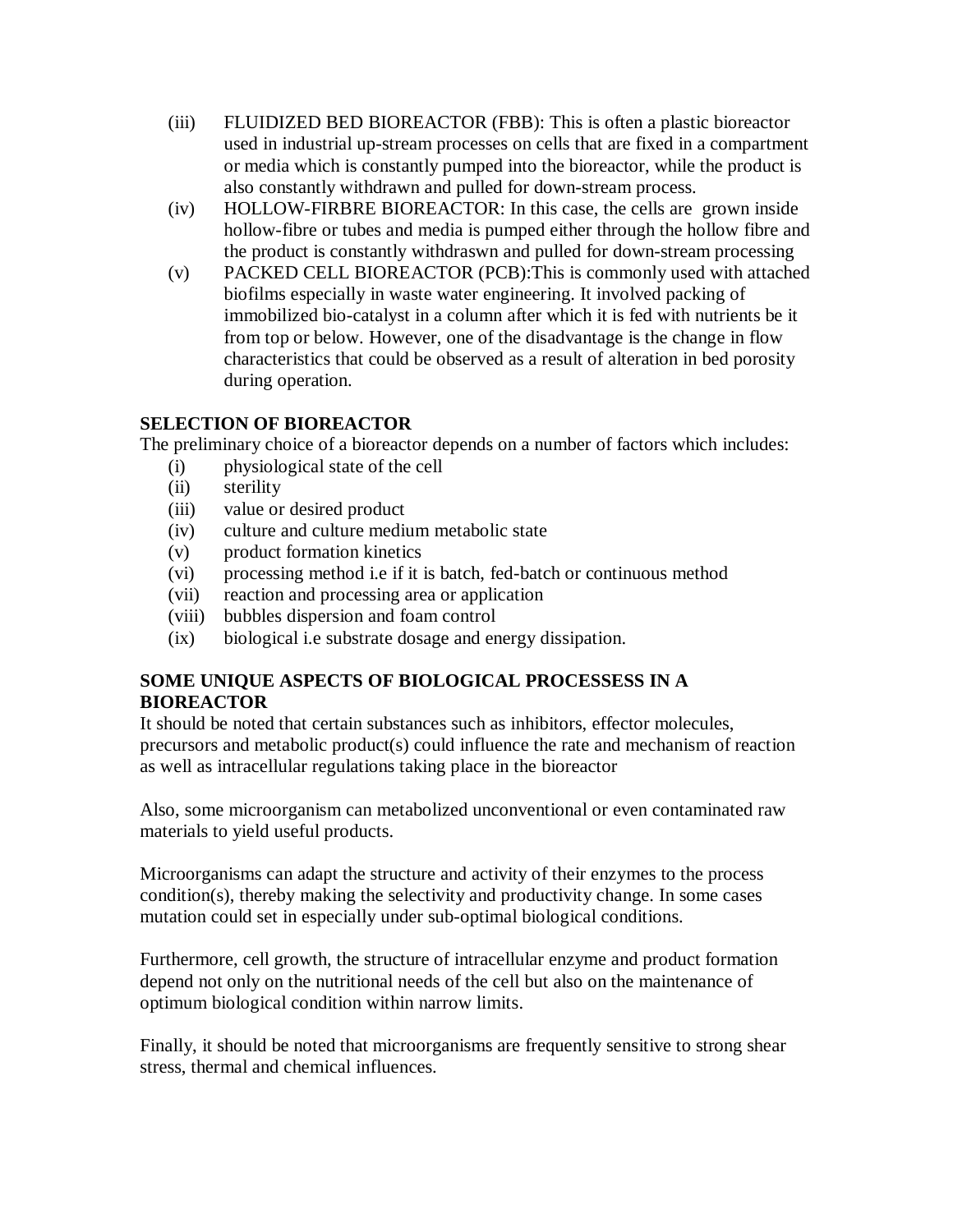#### **APPLICATIONS OF FERMENTATION**

- (i) in the production of organic solvents such as citric and lactic acids
- (ii) production of foods and food products such as ogi, fufu, gari e.t.c
- (iii) production of condiments such as iru
- (iv) production of dairy products such as yoghurt, butter milk, sour cream
- (v) in processing of meat and fish to refined products like sausages, cured harms, fish sauce
- (vi) in production of beverages and related products such as beer, ale, vinegar, palmwine e.t.c
- (vii) in pharmaceutical industries for producing compound such as antibiotics and vaccines
- (viii) in food supplement production such as production of single cell protein, amino acids, vitamins
- (ix) in production of organic solvents e.g acetone, butanol ethanol e.t.c

## **INDUSTRIAL PRODUCTION OF SOME METABOLITES**

#### **1. Production of cyanocobalamin (vitamin B12).**

VitaminB12 is a water soluble vitamin. It contain a molecule of cobinamide linked to a molecule of nucleotide which has 5, 6-dimethylbenziminazole as its base instead of a purine or pyrimidine. The cobinamide molecule has a central atom of cobalt linked to a cyanide group and surrounded by four reduced pyrole ring joined to form a macro-ring.

Although in nature, vitamin B12 is synthesized by microorganisms. However, for industrial production of a number of microorganism are also involved in its synthesis. Commercial production is by a continous culture method whereby two fermentors are used in a series. Each fermentor is kept for at least 60 hrs (for the operation).The first fermentor is usually operated under anaerobic condition while the second one is operated in aerobic condition.

The whole process involved a system containing glucose corn steep + betain  $(5%) +$ cobalt (5 ppm). All these are kept at pH 7.5. The fermentor will now be inoculated with *propionibacterium freudenreichin*. It will be allowed to undergo anaerobic fermentation for about 60-70 hrs. During this period, cobinamide produced from cobalt accumulates in the broth, thereafter the base (5,6-dimethylbenziminazole) could be added at 0.1% and the fermentor is now kept for another 50 hrs under aerobic condition. Durng this period, nucleotide is synthesized to yield about 20 ppm cobinamide. The culture is then acidified to pH of about 2.0-3.0, then gently heated and filter to remove cell debris. Finally, potassium cyanide at 5 ppm is added to the filterate to give cyanocobalamine.

N.B: In some cases, sodium sulfide mixed with the product solution so that cyanocobalamine will not be oxidized.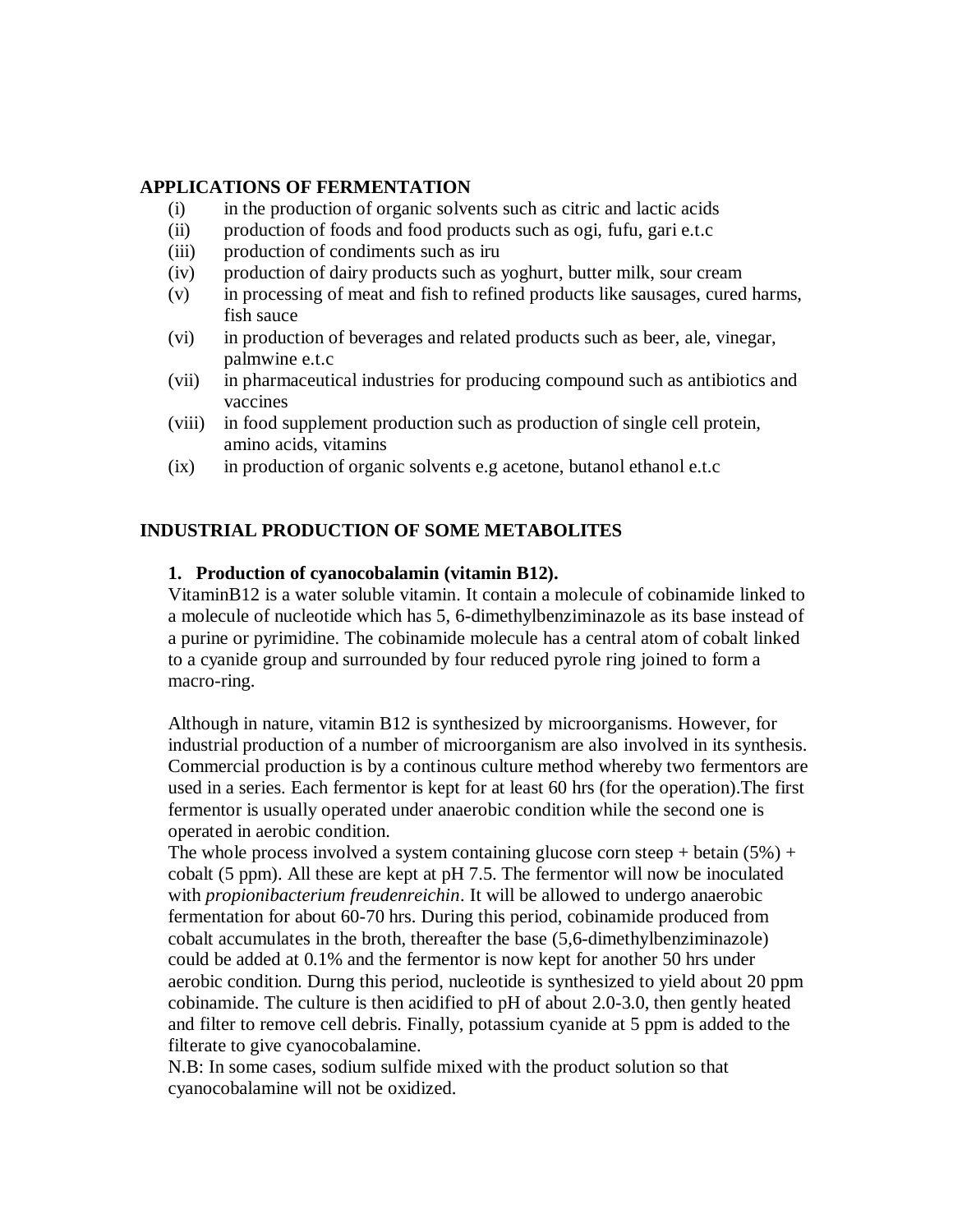# **2. Amino acids derivatives e.g monosodium glutamate (MSG)**

The first amino acid to be produced and commercialized is L-glutamate in which *Corynebacterium glutamicum* is used for successful production. The biochemical pathway for the production of L-glutamate is shown below:

Glucose→ →phosphoenolpyruvate→pyruvate→acetylcoA→citrate→isocitrate→xketoglutarate→L-glutamate.

The flow chart for industrial/commercial production ia as thus:

Sugar tank→continous stirrer→buffer tank→seed fermentor→NH4, pH control unit→batch sterilizer→production fermentor→harvesting tank.

**N.B:** Some factors that may affect glutamate synthesis are pH , dissolved oxygen and NH<sup>4</sup> concentration,

Also, surfactant (Tween 80) is normally added to control the onset of excretion of glutamate.

More so, when fermentation is over, broth containing glutamate form of  $NH_4$  salt is separated through down stream processing and monosodium glutamate is separated by elution with NaOH solution after which the monosodium glutamate is crystallized directly.

# **3. Production of organic acids e.g citric acid**

One of the organic acids that could be produced commercially is citric acid and this could be done through three (3) methods namely:

- (i) by liquid-surface culture fermentation process
- (ii) by submerged culture fermentation process
- (iii) by multi-tank system fermentation

# MULTI-TANK SYSTEM FERMENTATION

This is used for large scale production and required continuous fermentation process wherein cell growth and metabolic product occurring at different stages could be controlled and monitored. The outline for citric acid production is summarized below:

Mixture of CHO,  $KH_2PO_4$ , MgSO<sub>4</sub>.7H<sub>2</sub>0,Cu, Fe, pH 1.8-2.0 (inoculated with Aspergillus niger strain)→fermentor→fermentor broth (with added lime, (CaOH)) →calcium citrate→calcium sulphate+citric acid→citric acid→citric acid crystal→ crystalline sodium salt (anhydrous powder).

# NOTES:

- (i) CHO source could be cane juice, glucose, sucrose or molasses
- (ii) After inoculation, the culture solution must be aerated by bubbling the air to allow maximum growth for the fungus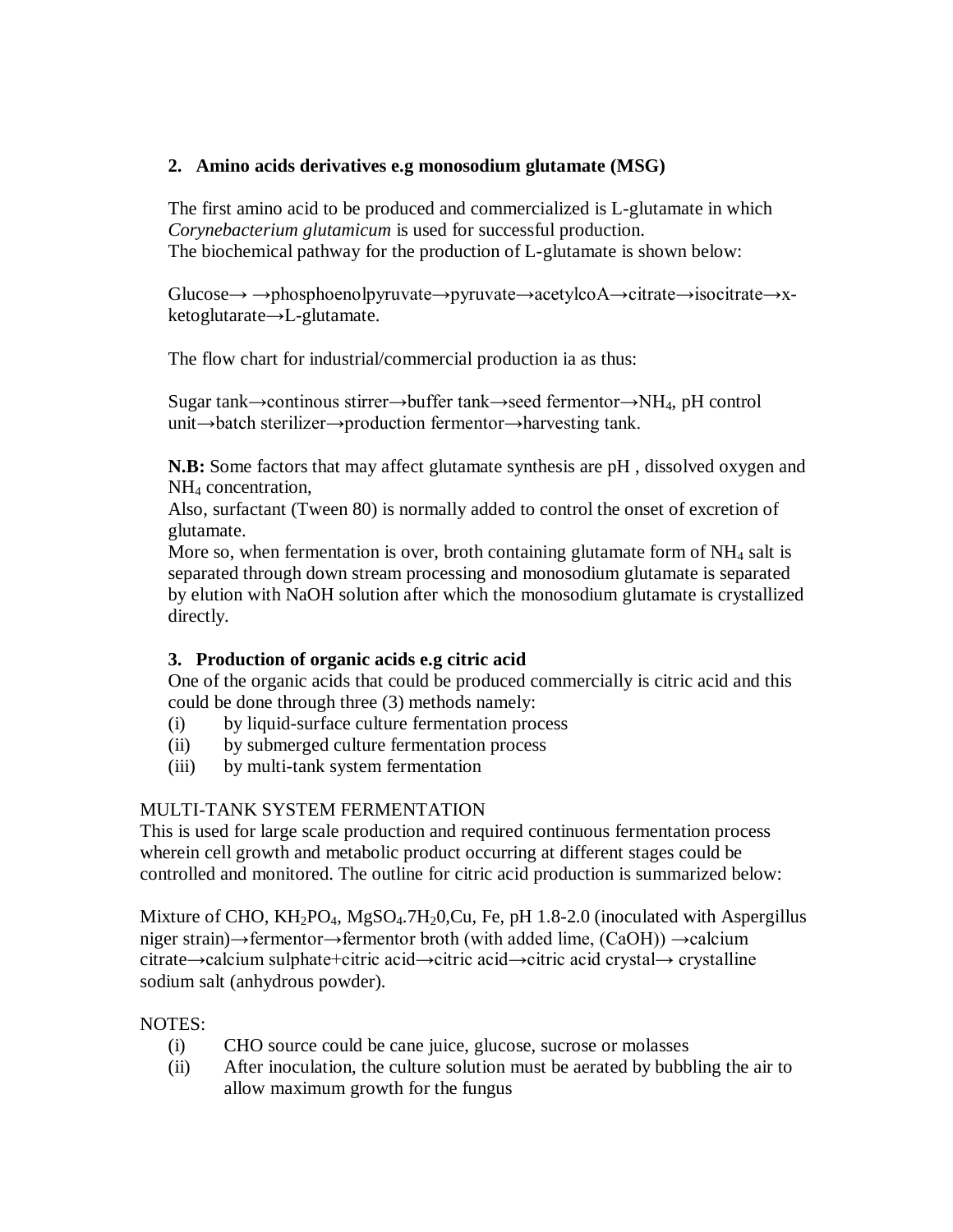- (iii) Calcium hydroxide is added to allow precipitate of citric acid in the form of calcium citrate
- (iv) The precipitate is treated with sulphuric acid to precipitate to precipitate insoluble calcium sulphate
- (v) Fe and Cu in the culture medium serves as essential cofactor for some important enzyme of citric acid cycle
- (vi) Growth of A. niger on high concentrations of sugars and low concentrations of Fe<sup>3+</sup> and Mn<sup>2+</sup> gives high yield of citric acid
- (vii) Fermentation is carried out aerobically.

# IMPORTANCE OF CITRIC ACID

Citric acid is used in:

- (i) food industries e.g fruit drinks, wine and confectionery
- (ii) pharmacy e.g blood transfusion processes
- (iii) cosmetics (astringent, lotions sharmpoos and hair setting fluids)
- (iv) oil and gas (for clearing of pipes and also for reactivation of old oil wells).

# **4.Production of antibiotics**

Antibiotics are defined as the complex chemical substances in forms of secondary metabolites, which are produced by micro-organism purposely to act against other microorganisms. Four (4) major broad groups of antibiotics are most extensively used throughout the world and these are;

- (i) penicillins
- (ii) tetracyclines
- (iii) erythromycins
- (iv) cephalosporin

Outline for the commercial production of penicillin is given below:

This is usually carried out in a fermentor which is meant to provide optimum growth condition for *P. chrysogenum* for its maximum yield. The following steps are to be followed:

- (i) inoculate 100ml medium in 500ml flask with spores of *P.chrysogenum* strain and incubate at  $25^{\circ}$ C by keeping on a rotary shaker
- (ii) after 4 days transfer the content to another 4 litre flask and leave for another 4 days
- (iii) transfer to 800litre containing 500litre medium
- (iv) after 3 days, use the contents for inoculation of about 180,000 litre medium kept in a fermentor (250,000 litre capacity)
- (v) filter the content of fermentor after 6 days of inoculation
- (vi) the filtrate containing penicillin is then extracted with amyl or butyl-acetate
- (vii) from this, transfer the penicillin into aqueous solvent by extracting with phosphate buffer
- (viii) then crystallize the penicillin out of the mixture.

Thus, the major steps are:

(i) preparation of the innoculum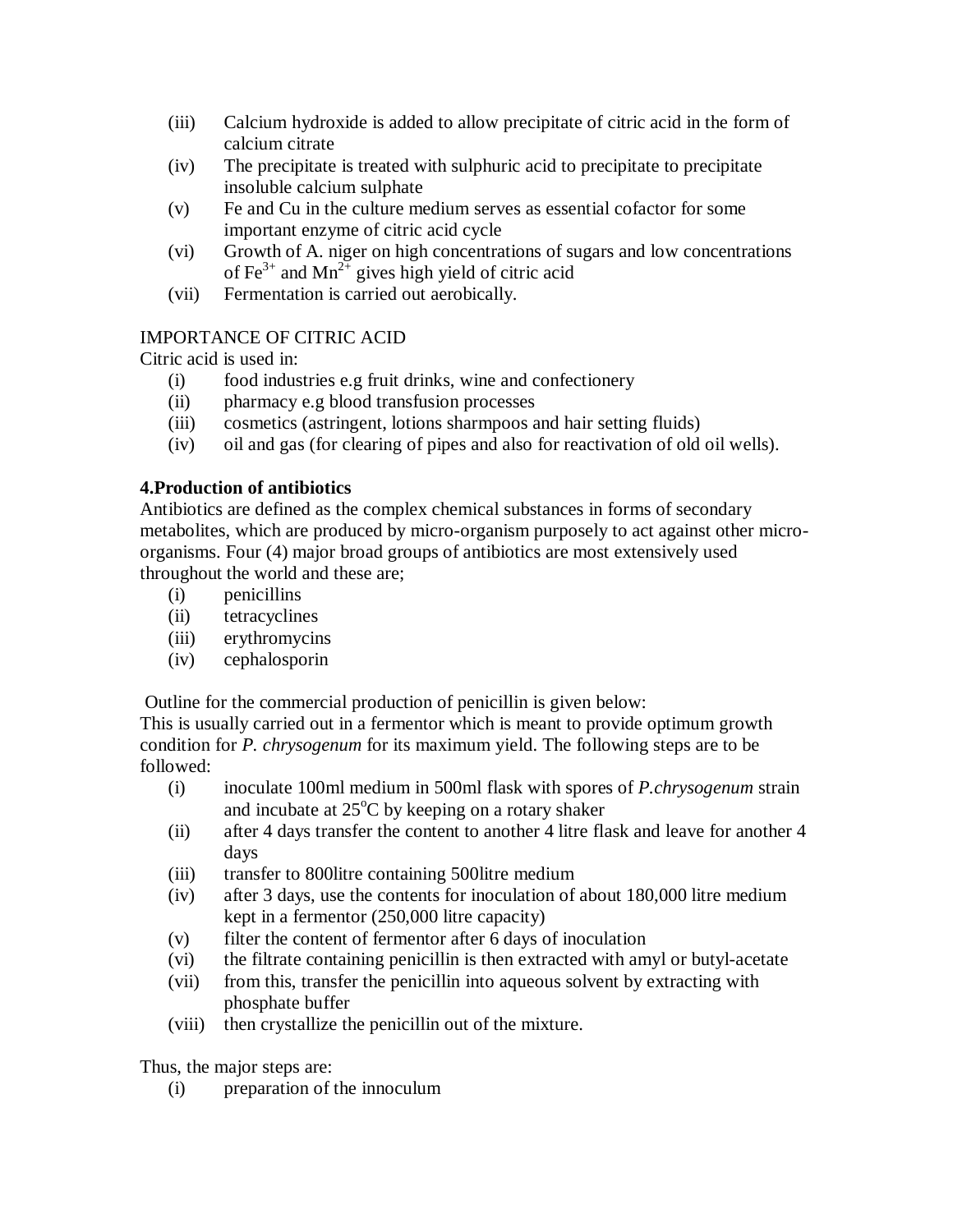- (ii) preparation and sterilization of medium
- (iii) inoculation of the medium in the fermentor
- (iv) forced aeration with sterile air during incubation
- (v) removal of the mold mycelium after fermentation
- (vi) extraction and purification of the penicillin.

#### **PRODUCTION OF WINE FROM GRAPE**

Grape $\rightarrow$ crush (to increase surface area)  $\rightarrow$ alcoholic fermentation by addition of yeast) →aging→filtration→wine (the filterate).

## **PRODUCTION OF ETHANOL FORM CASSAVA**

Cassava (peeling, washing)  $\rightarrow$ milling $\rightarrow$ cassava flour (add water and α-amylase)  $\rightarrow$ liquefaction(90-95<sup>o</sup>C, pH 4-4.5, at 400 rpm)

→saccharification→cooling→fermentation→filteration→distillation→ethanol.

## **PRODUCTION OF ETHANOL FROM MOLASSES**

Molasses (dissolution in water)  $\rightarrow$  molassesin solution $\rightarrow$  fermentation of molasses for 2-3 days→filtration→distillation→ethanol.

## **PRODUCTION F BEER FROM BARLEY**

Barley→malting→kilning→malted barley→brewing→separation of sweet wort →boilingof sweet wort( with hops added) →fermentation→concentration→beer.

## **PRODUCTION OF CHEESE FROM MILK**

Milk→acidification→colouring→coagulation by renin→separation of curd from whey→addition of flavor to curd→compression of curd→aging→finished cheese

## **SCREENING AND STRAIN IMPROVEMENT IN INDUSTRIAL ORGANISMS.**

Some screening methods are by:

- (i) Enrichment
- (ii) Testing against susceptible organism
- (iii) Enzyme inhibition
- (iv) Use of toxic analogues
- (v) Morphological changes in microbial test organism
- (vi) Animal tests
- (vii) Assay of chemicals

However, some problems are often associated with the search for new metabolites of industrial importance, and these include:

Possibility of spending effort, time and money in discovering a metabolite whose value is already known. To avoid this, rapid tests like paper and thin layer chromatograph as well as proximate analysis of the content of the compound if carried out.